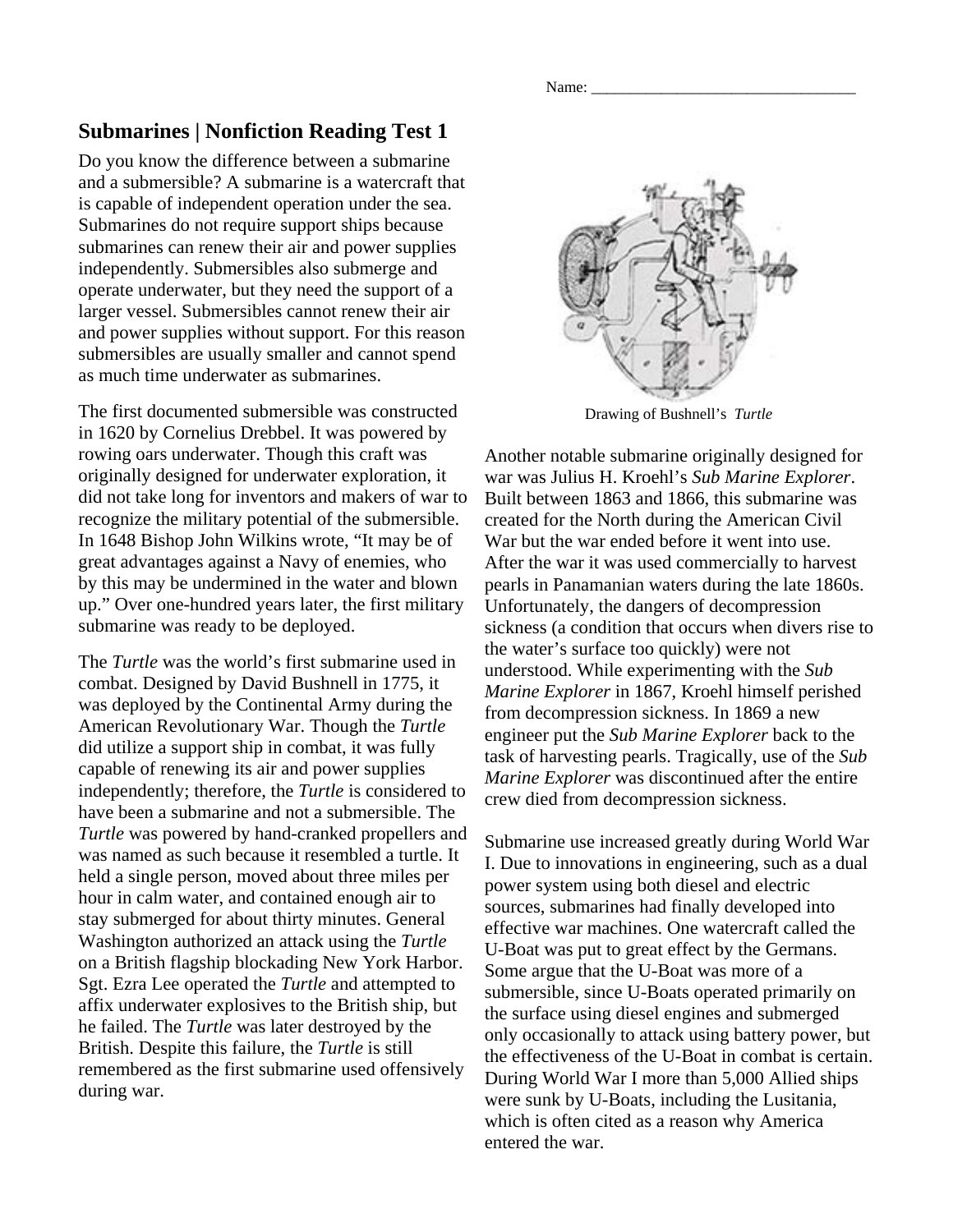U-Boats were again utilized extensively by the Germans during World War II. Though the U-Boats were devastating to British fleets, advances in technology such as radar and sonar reduced their overall effectiveness. Additionally, the U.S. had also developed and deployed a fleet of submarines to great effect. Though the Japanese attack on Pearl Harbor destroyed or severely damaged many of the U.S. Navy's front-line Pacific Fleet ships, U.S. submarines survived the attack and went on to cause great damage. Submarines, though only about 2 percent of the U.S. Navy, destroyed over 30 percent of the Japanese Navy. This made U.S. submarines the most effective anti-ship and antisubmarine weapon in the entire American arsenal.

Modern submarines are now powered by a nuclear reactor. The nuclear reactor generates a tremendous amount of power and frees the submarine from the need to occasionally surface. The large amount of power generated by these reactors allows submarines to operate at high speeds for long durations. Current nuclear submarines never need to be refueled throughout their 25-year life-spans. The only factor limiting the amount of time that an advanced submarine can remain submerged is the amount of food and water that the submarine can carry. Even the Bishop John Wilkins, when he imagined the military capabilities of future submarines from 1648, could not have envisioned such an amazingly powerful watercraft.

\_\_\_\_\_\_\_\_\_\_

\_\_\_\_\_\_\_\_\_\_

\_\_\_\_\_\_\_\_\_\_

\_\_\_\_\_\_\_\_\_\_

\_\_\_\_\_\_\_\_\_\_

**Directions:** Read each question carefully and choose the best answer. Refer to the text if necessary. Write your answer on the provided space.

- 1. For what purpose were submersibles originally designed?
- a. Transporting passengers underwater without the threat of storms
- b. Exploring under the sea
- c. Smuggling weapons and outlawed materials
- d. Attacking ships on the surface of the water
- 2. Why was the *Sub Marine Explorer* originally created?
- a. To assist the North in the Civil War
- b. To harvest pearls
- c. To explore undersea
- d. To experiment with decompression sickness

3. Which is *most likely* to limit the how long a modern submarine can remain submerged?

- a. The amount of fuel in the submarine
- b. The air supply in the submarine
- c. The amount of food and water aboard the submarine
- d. There is no limit to the amount of time a modern submarine can remain submerged

## 4. How were U-Boats powered?

| a. Hand crank    | b. Diesel       |
|------------------|-----------------|
| c. Battery       | d. Both B $&$ C |
| e. None of these | f. All of these |

- 5. Which of the following statements best describes the *Turtle* according to the text?
- a. The *Turtle* was the first submarine used during war to destroy another ship.
- b. The *Turtle* was the first submersible used during war to attack another ship.
- c. The *Turtle* was the first submersible used during war to destroy another ship.
- d. The *Turtle* was the first submarine used during war to attack another ship.
- e. The *Turtle* is the biggest and fastest watercraft in all of human history.